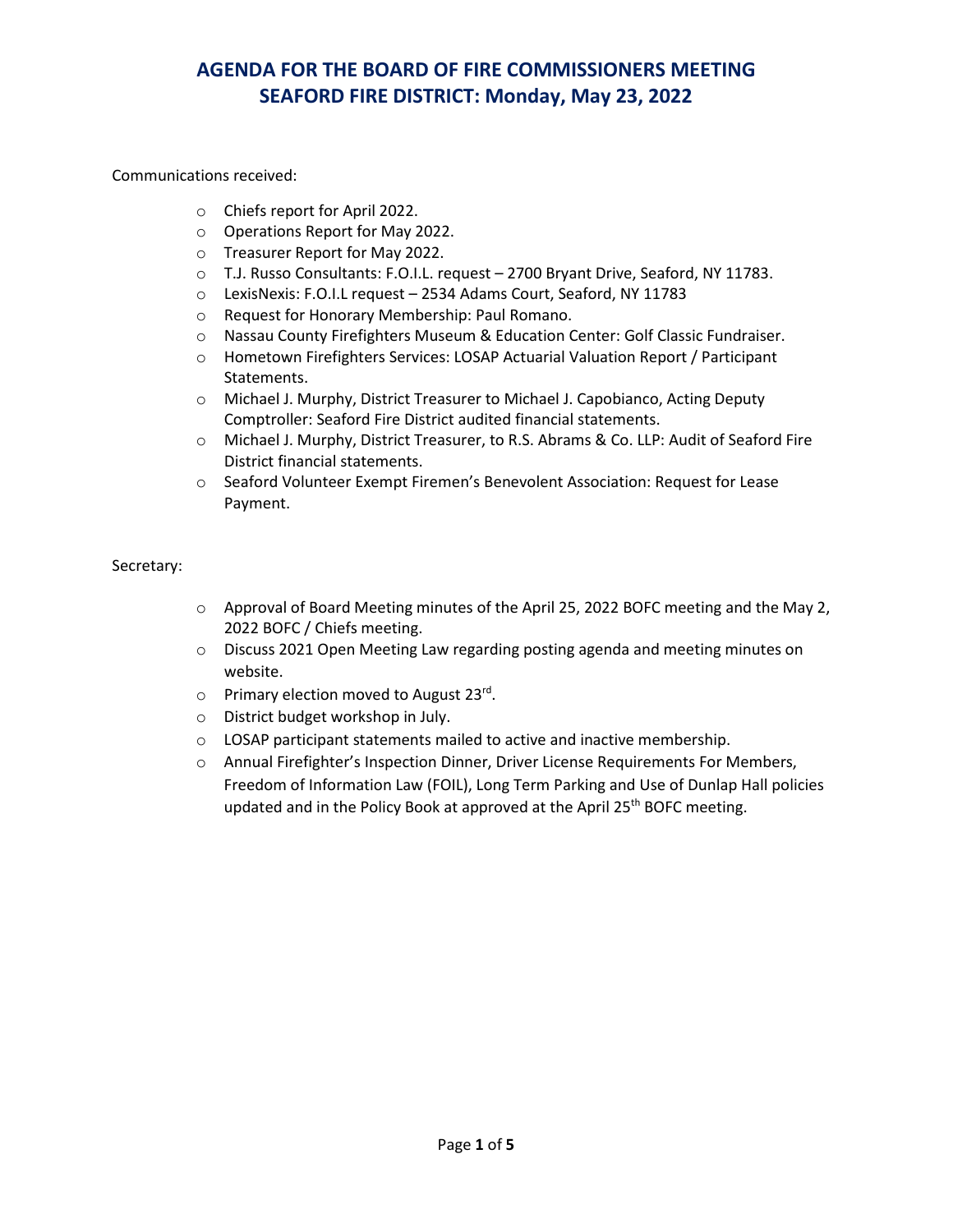Operations Report given by Paul Lochner (attached)

Legal Report (Joe Frank)

Treasurer's Report

- o General Fund Warrant \_\_\_\_\_\_\_\_\_\_\_\_
- 0 Capital Fund \_\_\_\_\_\_\_\_\_\_\_\_\_\_\_\_\_
- o Audit Update:
- o Resolutions: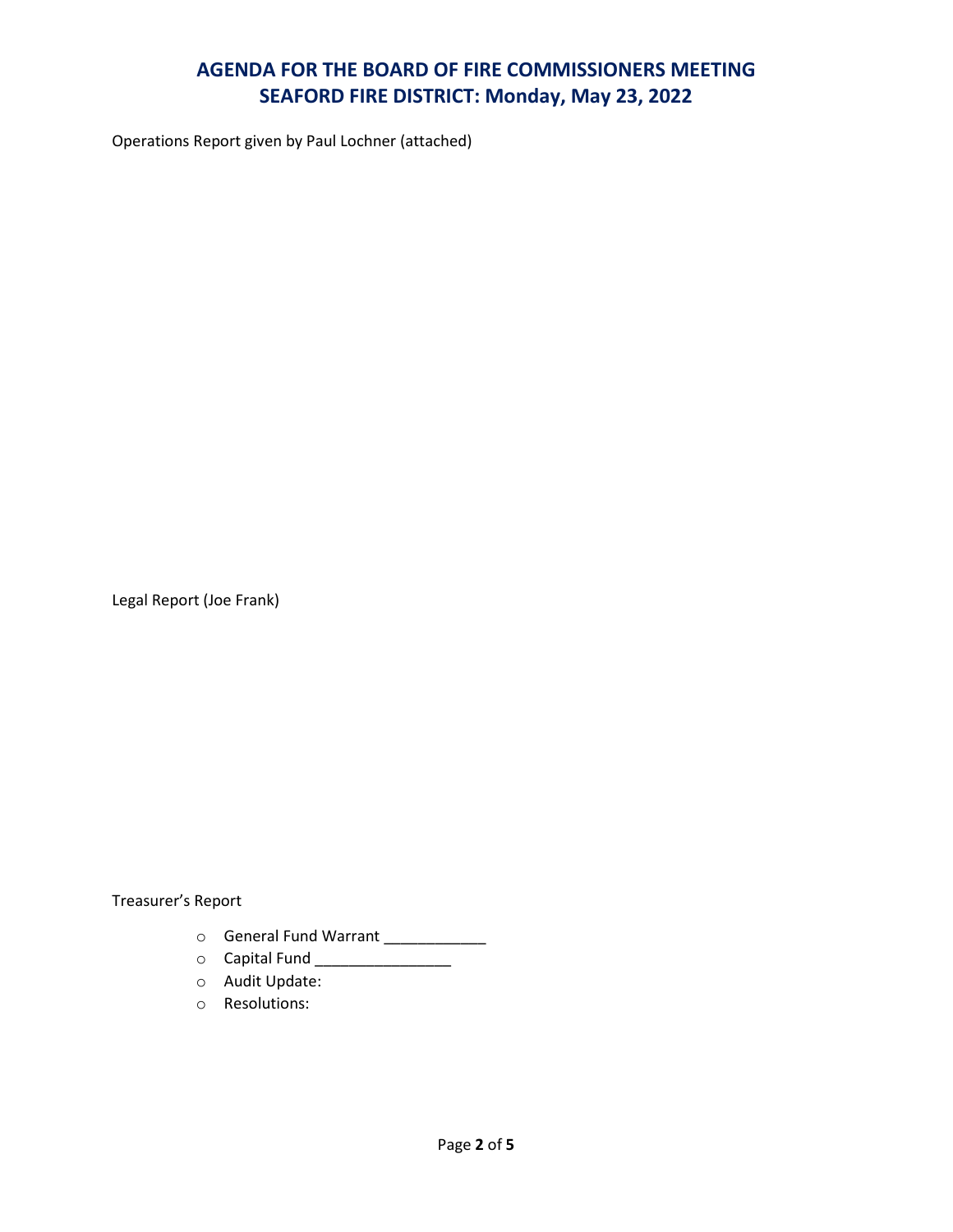### Old Business:

- o Request for Secretary Michael Foran to become a Notary.
- o District Secretary Michael Foran to drafted letter to be provided to the Chiefs' office which details the terms while on medical leave. The Chiefs are to provide this letter to the member upon notification that a member will be placed on medical leave. Bylaw revision required.

Reports by Commissioner:

Chairman Robert Powell:

o Vehicle Maintenance / Portable Equipment

#### Vice Chairman Peter Mangiolino:

- o Uniforms / PPE
- o Medicals, Medical Director
- o EMS
	- o Questionnaire requesting residence needs (i.e. disabilities, special conditions, etc.) placed on hold pending feasibility study.
- o District Employees
	- o Pending, per April Operations report. Tabled to May BOFC meeting.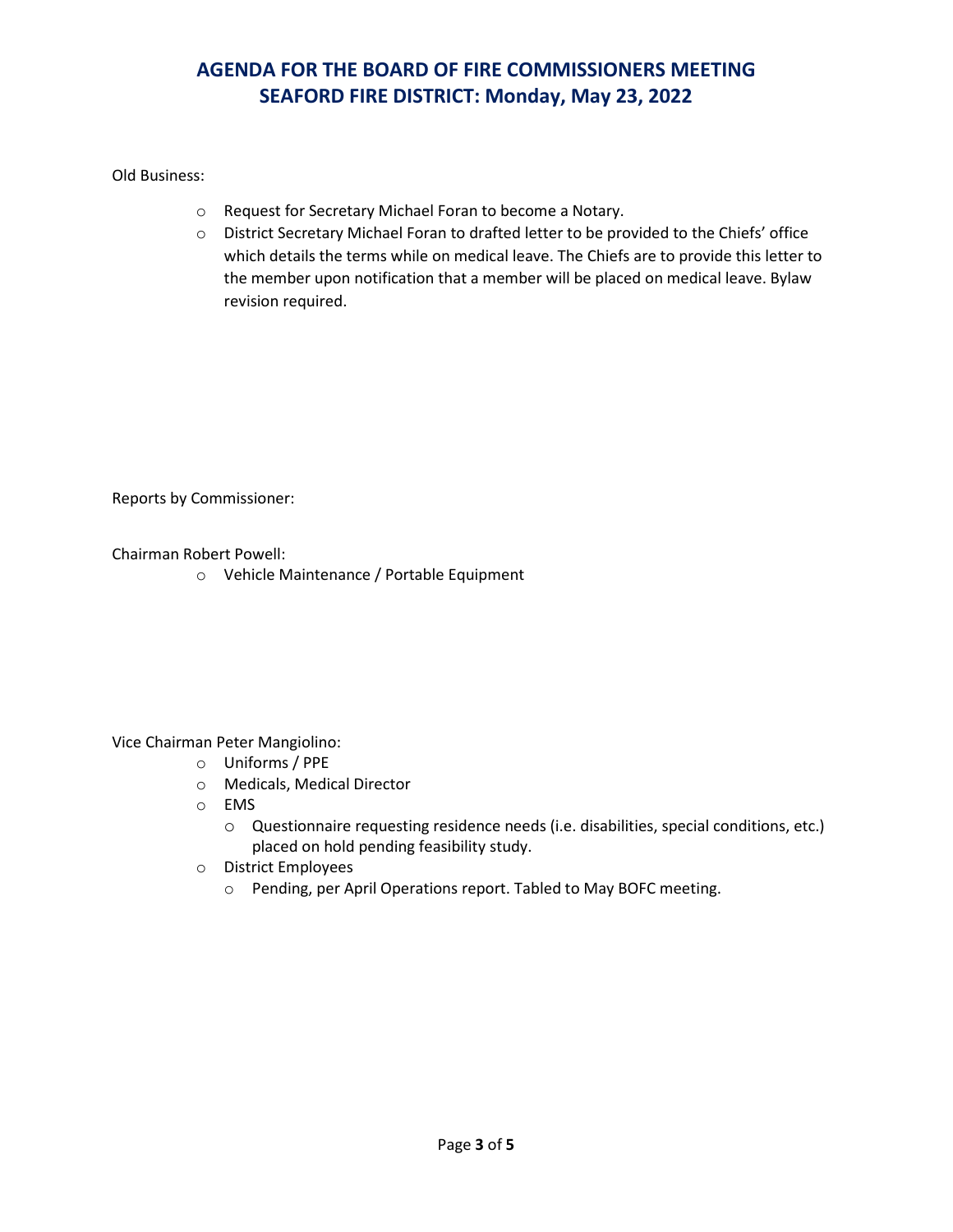Commissioner George von Glahn Jr.

- o Grants
- o Legal
- o Physical Fitness
- o Building Maintenance
- o Public Relations / Member Retention
- o LOSAP

Commissioner Silvio Bellissimo

- o Insurance
	- o Liability insurance for property at 3844 Waverly Ave.
- o Travel
	- $\circ$  N.F.P.A June  $6^{th}$  June  $9^{th}$ , Boston, MA
		- o No interest at this time.
	- $\circ$  NYS Chiefs June 15<sup>th</sup> June 18<sup>th</sup>, Syracuse, NY
		- o No interest at this time.
	- $\circ$  Firehouse Expo, Columbus, OH on September 27<sup>th</sup> October 1<sup>st</sup>.
- o Inspection / Installation
- o Cell Phones
- o 3 Towns Training Center

Commissioner Michael Bellissimo

- o Communications, Radio, IT
- o Building Security
- o Fire Alarms
- o Financial Statements / Audit
- o Bylaws / Policies